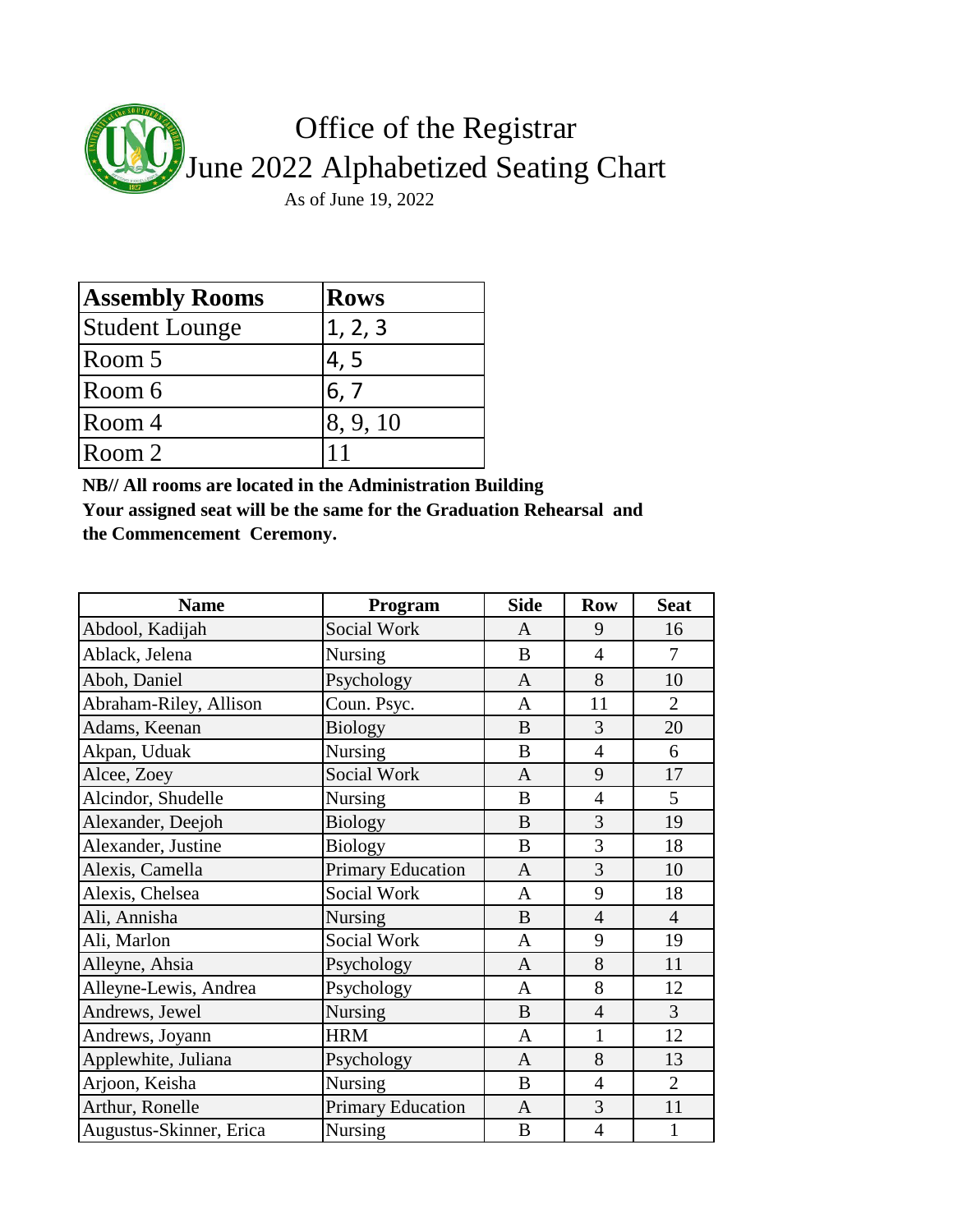| Ayres, Shenice             | <b>Biology</b>              | $\bf{B}$       | 3              | 17             |
|----------------------------|-----------------------------|----------------|----------------|----------------|
| Babb, Yohan                | Theology                    | B              | 10             | 20             |
| Baboolal, Levi             | Social Work                 | $\mathbf{A}$   | 9              | 20             |
| Babwah, Elizabeth          | Psychology                  | $\mathbf{A}$   | 8              | 14             |
| Bailey, Floyd              | Theology                    | $\bf{B}$       | 10             | 19             |
| Bamby, Kezia               | Psychology                  | $\mathbf{A}$   | 8              | 16             |
| Baptiste, Kerice           | <b>Nursing</b>              | $\mathbf{A}$   | 5              | $\mathbf{1}$   |
| Baptiste, Theresa          | Psychology<br>Trospitally & | $\mathbf{A}$   | 8              | 17             |
| Barath, Johanna            |                             | $\mathbf{A}$   | $\mathbf{1}$   | 6              |
| Bascillo, Nicola           | Management                  | B              | $\mathbf{1}$   | 14             |
| Bastaldo, Danica           | <b>Nursing</b>              | $\mathbf{A}$   | 5              | $\overline{2}$ |
| Beckles, Ronaldo           | Computing                   | $\mathbf{A}$   | $\overline{4}$ | 18             |
| Beckles, Sh-Seona          | Coun. Psyc.                 | $\mathbf{A}$   | 11             | 3              |
| Belgrove, Malachi          | Marketing                   | A              | $\overline{2}$ | 9              |
| Benjamin, Gisele           | <b>Biology</b>              | $\bf{B}$       | 3              | 16             |
| Bethelmy, Melicke          | Psychology                  | $\mathbf{A}$   | 8              | 18             |
| Bissessar, Garvin          | <b>National Security</b>    | $\mathbf{A}$   | 11             | 13             |
| Bonas, Cassie              | <b>Nursing</b>              | $\mathbf{A}$   | 5              | 3              |
| Boneo, Farran              | Nursing                     | $\mathbf{A}$   | $\overline{5}$ | $\overline{4}$ |
| Booker, Marcia             | Management                  | B              | $\mathbf{1}$   | 13             |
| Bowen, Joshua              | <b>Biology</b>              | $\bf{B}$       | 3              | 15             |
| Boysie, Derissa            | Psychology                  | A              | 8              | 19             |
| Braithwaite, Ishah         | Nursing                     | $\mathbf{A}$   | 5              | 5              |
| Brathwaite-Ashford, Marsha | Social Work                 | $\bf{B}$       | 9              | 19             |
| Bray, Chad                 | Theology                    | $\bf{B}$       | 10             | 18             |
| Brisport-Sampson, Charlene | <b>Nursing</b>              | A              | 5              | 6              |
| Brissett, Annique          | Nursing                     | $\mathbf{A}$   | 5              | $\overline{7}$ |
| Budd, Ezra                 | Behavioral Sc.              | A              | 8              | $\mathbf{1}$   |
| Burnett, Cimlyn            | Psychology                  | A              | $8\,$          | 20             |
| Byers, Sharon              | Social Work                 | $\overline{B}$ | 9              | 18             |
| Byng, Nia                  | Marketing                   | A              | $\overline{2}$ | 10             |
| Caesar, Jaime              | <b>Nursing</b>              | A              | 5              | 8              |
| Callender, Teniece         | Psychology                  | B              | 8              | 20             |
| Cambridge, Aleah           | Psychology                  | B              | 8              | 19             |
| Campbell, Akiela           | Management                  | B              | $\mathbf{1}$   | 12             |
| Campbell, Leanne           | Nursing<br>Tyuttuon &       | A              | 5              | 9              |
| Caraballo, Jeffershel      |                             | B              | $\tau$         | 9              |
| Carbon, Sherniah           | <b>Biology</b>              | B              | 3              | 14             |
| Carrington, Darius         | Marketing                   | A              | $\overline{2}$ | 11             |
| Carrington, Whitney        | Social Work                 | B              | 9              | 17             |
| Celestine, Khadeejah       | <b>HRM</b>                  | A              | $\mathbf{1}$   | 13             |
| Charles, Afeilia           | Nursing                     | A              | 5              | 10             |
| Charles, Alleah            | Behavioral Sc.              | $\mathbf{A}$   | 8              | $\overline{2}$ |
| Charles, Chantel           | Social Work                 | B              | 9              | 16             |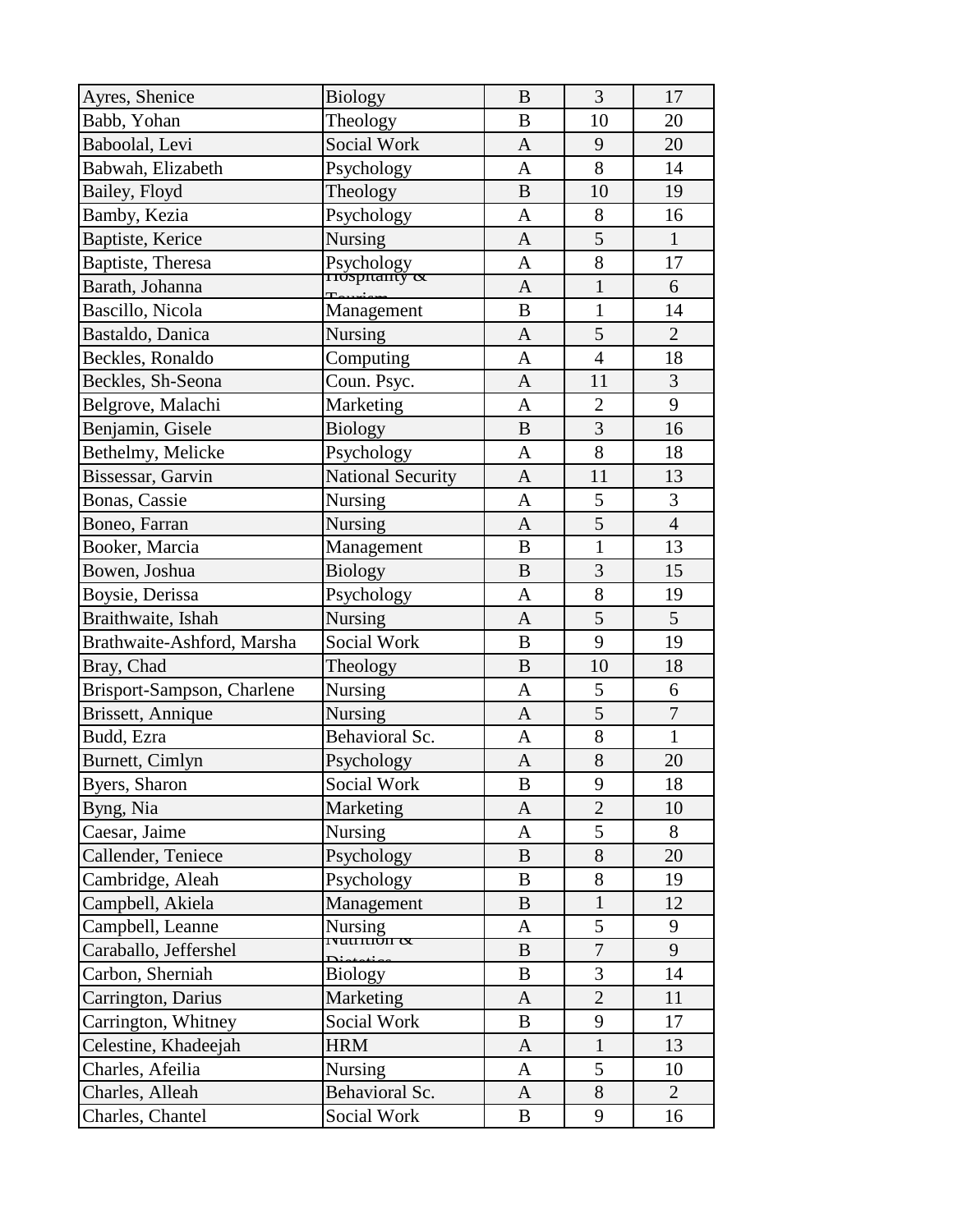| Charles, Keisha           | <b>OT</b>                      | $\bf{B}$     | 11             | 18             |
|---------------------------|--------------------------------|--------------|----------------|----------------|
| Charles, Kizzyan          | <b>Nursing</b>                 | $\mathbf{A}$ | 5              | 11             |
| Clarke, Delvon            | <b>Biology</b>                 | $\bf{B}$     | 3              | 13             |
| Clarke, Shanice           | <b>OT</b>                      | $\bf{B}$     | 11             | 17             |
| Connell, Arifa            | Psychology                     | $\bf{B}$     | 8              | 18             |
| Cook, Cadeem              | <b>Nursing</b>                 | A            | 5              | 12             |
| Cooper, Denika            | <b>Nursing</b>                 | $\mathbf{A}$ | 5              | 13             |
| Cooper, Tianna            | Nursing                        | $\mathbf{A}$ | 5              | 14             |
| Cornelius, Jeremie        | <b>Nursing</b>                 | $\mathbf{A}$ | 5              | 15             |
| Crichlow, Akeesha         | English                        | B            | $\overline{2}$ | 8              |
| Crosby, Julie             | Nursing                        | $\mathbf{A}$ | 5              | 16             |
| Cunningham, Sherma        | Accounting                     | $\mathbf{A}$ | $\overline{2}$ | 19             |
| Dalkan, Salisha           | <b>Primary Education</b>       | $\mathbf{A}$ | $\overline{3}$ | 12             |
| Daly, Kimberly            | Psychology                     | B            | 8              | 17             |
| Daniel, Cailon            | Marketing                      | $\mathbf{A}$ | $\overline{2}$ | 12             |
| Davis- Boatswain, Mahalia | <b>HRM</b>                     | $\mathbf{A}$ | $\mathbf{1}$   | 14             |
| De Francois, Sarah-Joy    | <b>Biology</b>                 | $\bf{B}$     | $\overline{3}$ | 12             |
| Deane, Carolyn            | Accounting                     | $\mathbf{A}$ | $\overline{2}$ | 20             |
| Delancy, Ronesha          | Finance                        | $\mathbf{A}$ | $\mathbf{1}$   | $\mathbf{1}$   |
| Dickson, Marissa          | <b>Nursing</b>                 | $\mathbf{A}$ | 5              | 17             |
| Didier, Shiann            | <b>Biology</b>                 | $\bf{B}$     | $\overline{3}$ | 11             |
| Dillon, Avion             | Social Work                    | B            | 9              | 15             |
| Dookhoo, Taithree         | Psychology                     | B            | 8              | 16             |
| Dorner, Aisha             | Nursing                        | A            | 5              | 18             |
| Douglas, Danika           | Nursing<br>Tyuttuon &          | $\mathbf{A}$ | 5              | 19             |
| Douglas, Nia              |                                | B            | $\overline{7}$ | 8              |
| Durgadeen, Diandra        | Nursing                        | $\mathbf{A}$ | 5              | 20             |
| Dwarika, Michelle         | Social Work                    | B            | 9              | 14             |
| Edwards, Dillan           | Theology                       | $\bf{B}$     | 10             | 16             |
| Edwards, Emerald          | Nursing                        | $\, {\bf B}$ | 5              | 20             |
| Edwards, Marisha          | Psychology                     | B            | 8              | 15             |
| Edwards, Nicolas          | Computing                      | A            | $\overline{4}$ | 19             |
| Edwards, Nyron            | Social Work                    | $\bf{B}$     | 9              | 13             |
| Edwards, Shekinah         | Nursing                        | B            | 5              | 19             |
| Elisha, Emma              | Psychology                     | B            | 8              | 14             |
| Espinoza, Jeanille        | Management                     | B            | 1              | 11             |
| Estrada, Sariah           | Nursing                        | B            | 5              | 18             |
| Etienne, Jonessa          | Social Work                    | B            | 9              | 12             |
| Fausette, Edward          | Theology                       | B            | 10             | 15             |
| Febuary, Eric             | Theology                       | B            | 10             | 14             |
| Felix-Ferguson, Natasha   | <b>Nursing</b>                 | B            | 5              | 17             |
| Ferguson, Shari           | <b>Nursing</b>                 | B            | 5              | 16             |
| Ferris, Kadie             | Management                     | B            | $\mathbf{1}$   | 10             |
| Flemming, Ayanna          | <del>πιμπίση α</del><br>Distri | B            | $\overline{7}$ | $\overline{7}$ |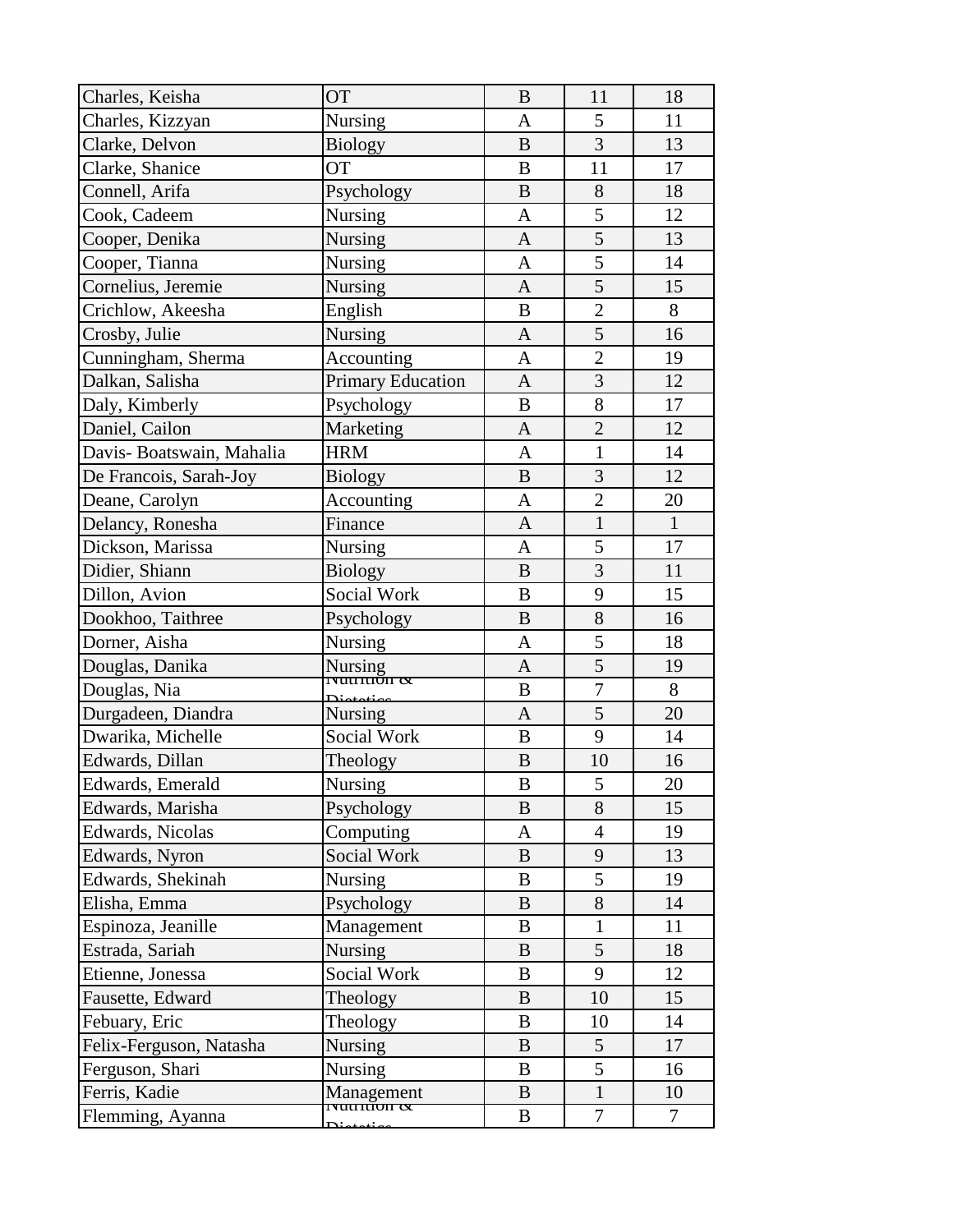| Fletcher, Ray-Ann        | <b>Nursing</b>            | $\bf{B}$     | 5              | 15               |
|--------------------------|---------------------------|--------------|----------------|------------------|
| Fletcher, Ulani          | Marketing                 | A            | $\overline{2}$ | 13               |
| Forde, Lashawn           | Psychology                | $\bf{B}$     | 8              | 13               |
| Francis, Elodie          | Social Work               | B            | 9              | 11               |
| Francis, Shervonne       | English                   | $\bf{B}$     | $\overline{2}$ | $\overline{7}$   |
| Francis, Shontelle       | Nursing<br>Trospitality & | B            | 5              | 14               |
| Francois, Macadah        |                           | $\mathbf{A}$ | $\mathbf{1}$   | $\overline{7}$   |
| Fraser, Meryll           | Behavioral Sc.            | $\mathbf{A}$ | 8              | $\overline{3}$   |
| Ganess, Stacy            | Nursing                   | $\bf{B}$     | 5              | 13               |
| Garib, Jessica           | <b>HRM</b>                | $\mathbf{A}$ | $\mathbf{1}$   | 15               |
| Garraway, Jade-Marie     | Behavioral Sc.            | $\mathbf{A}$ | 8              | $\overline{4}$   |
| Garrett, Alicia          | Social Work               | B            | 9              | 10               |
| Gassie, Britney          | Finance                   | $\mathbf{A}$ | $\mathbf{1}$   | $\overline{2}$   |
| George, Joey             | Nursing                   | $\bf{B}$     | 5              | 12               |
| George, Sade             | Social Work               | $\bf{B}$     | 9              | 9                |
| George, Shaneil          | <b>Biology</b>            | B            | 3              | 10               |
| George, Stephon          | Management                | B            | $\mathbf{1}$   | 9                |
| George, Tamika           | English                   | $\bf{B}$     | $\overline{2}$ | 6                |
| George-Hernandez, Jessie | Primary Education         | $\mathbf{A}$ | $\overline{3}$ | 13               |
| Ghany, Mariah            | <b>HRM</b>                | $\mathbf{A}$ | $\mathbf{1}$   | 16               |
| Gittens, Antonio         | Computing                 | A            | $\overline{4}$ | 20               |
| Gomez, David             | <b>Social Studies</b>     | $\mathbf{A}$ | 3              | 17               |
| Gomez-Sahadat, Tracey    | <b>Nursing</b>            | $\bf{B}$     | 5              | 10               |
| Gonzales, Keely          | Social Work               | B            | 9              | 7                |
| Goodridge, Jade          | Psychology                | $\bf{B}$     | 8              | 11               |
| Gopaul, Shalana          | <b>Nursing</b>            | $\bf{B}$     | 5              | 9                |
| Gopaul, Trent            | <b>Biology</b>            | $\bf{B}$     | 3              | 9                |
| Granger, Shinelle        | Nursing                   | $\bf{B}$     | 5              | 8                |
| Granthume, Kharissa      | <b>HRM</b>                | $\mathbf{A}$ | $\mathbf{1}$   | 17               |
| Gray, Katya              | Nursing                   | $\, {\bf B}$ | $\overline{5}$ | $\overline{7}$   |
| Green, Jolissa           | Accounting                | B            | $\overline{2}$ | 20               |
| Greene, Maya             | <b>Nursing</b>            | B            | 5              | 6                |
| Guevara, Marsha          | <b>OT</b>                 | B            | 11             | 16               |
| Gulsingh, Georgia        | <b>Nursing</b>            | B            | 5              | 5                |
| Harper, Alana            | <b>Nursing</b>            | B            | 5              | $\overline{4}$   |
| Harris-Scotland, Petra   | <b>Nursing</b>            | B            | 5              | 3                |
| Harrylal, Emily-Re       | Social Work               | B            | 9              | 6                |
| Harryram, Seeta          | <b>Nursing</b>            | B            | 5              | $\overline{2}$   |
| Harrysingh, Shivanand    | Computing                 | B            | $\overline{4}$ | 20               |
| Hauls, Betlehem          | Management                | B            | $\mathbf{1}$   | 8                |
| Hauls, Hadiya            | Management                | B            | $\mathbf{1}$   | $\boldsymbol{7}$ |
| Hector, Dannisha         | <b>Nursing</b>            | B            | 5              | $\mathbf{1}$     |
| Henry-Roberts, Norma     | Social Work               | B            | 9              | 5                |
| Hercules, Jordhan        | Nursing                   | $\mathbf{A}$ | 6              | $\mathbf{1}$     |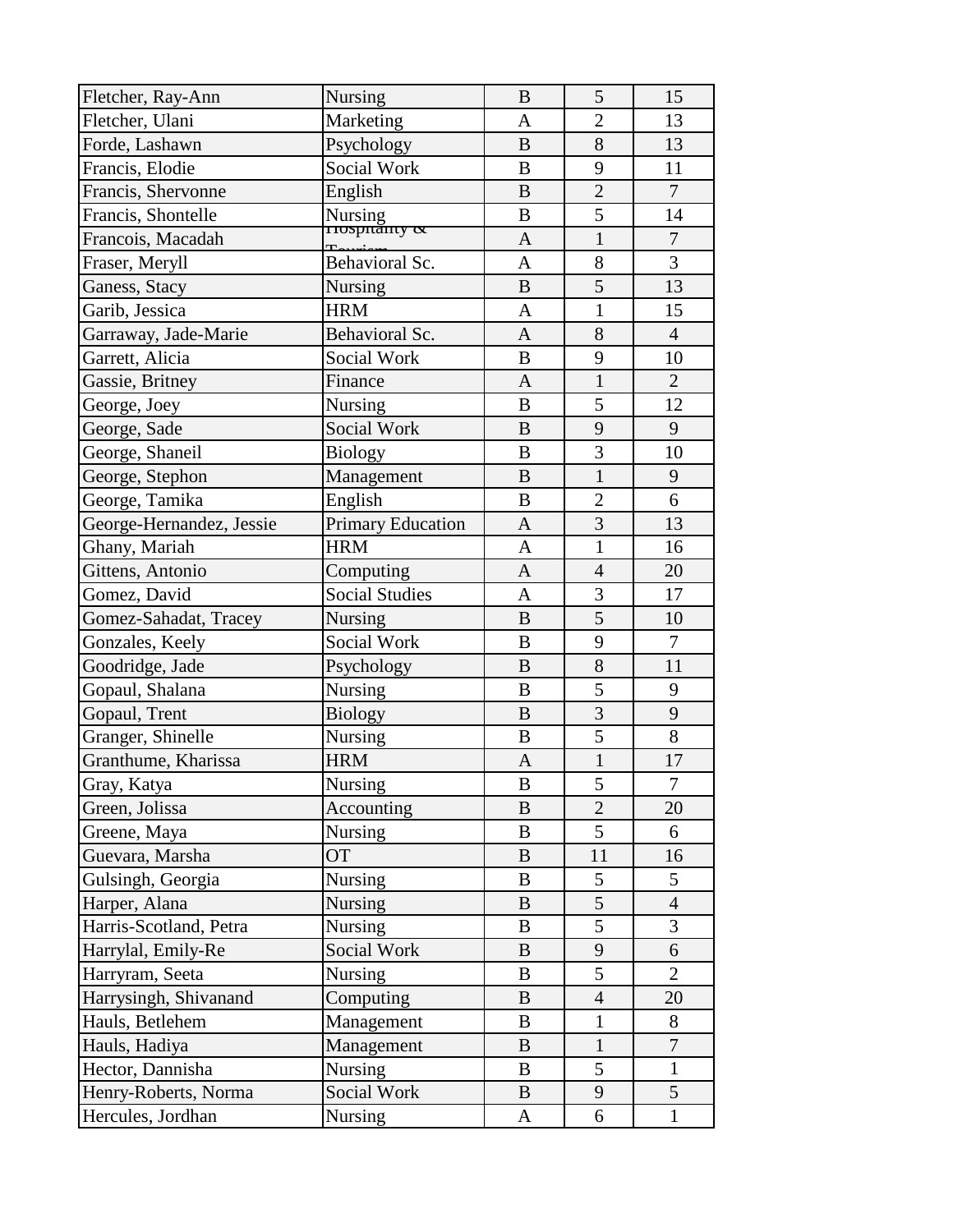| Hercules, Melodie        | г <del>уинтнон <math>\alpha</math></del> | B            | $\tau$         | 6                |
|--------------------------|------------------------------------------|--------------|----------------|------------------|
| Hill, Leeicia            | Criminology                              | A            | 8              | 9                |
| Hills, Joanna            | <b>Biology</b>                           | $\bf{B}$     | 3              | 8                |
| Hosein, Hashanna         | Accounting                               | $\bf{B}$     | $\overline{2}$ | 19               |
| Hospedales, Sonia        | Behavioral Sc.                           | $\mathbf{A}$ | 8              | 5                |
| Huggins, Sharon          | Social Work                              | $\bf{B}$     | 9              | $\overline{4}$   |
| Humphrey, Amanda         | <b>Nursing</b>                           | $\mathbf{A}$ | 6              | $\overline{2}$   |
| Hutchinson, Louise       | Nursing                                  | A            | 6              | 3                |
| Hyndman, Denisha         | <b>Nursing</b>                           | A            | 6              | $\overline{4}$   |
| Ibrahim, Krystal         | Behavioral Sc.                           | A            | 8              | 6                |
| Inniss, Ryana            | <b>Biology</b>                           | $\, {\bf B}$ | 3              | $\boldsymbol{7}$ |
| Iwaro, Rose              | Coun. Psyc.                              | $\mathbf{A}$ | 11             | $\overline{4}$   |
| Jack, Shinelle           | <b>Biology</b>                           | $\bf{B}$     | 3              | 6                |
| Jacob, Elisha            | English                                  | $\bf{B}$     | $\overline{2}$ | 5                |
| Jacobs, Keston           | <b>Biology</b>                           | $\bf{B}$     | 3              | 5                |
| Jacobs, Rebekah          | English                                  | $\bf{B}$     | $\overline{2}$ | $\overline{4}$   |
| James, Carla-Anne        | Coun. Psyc.                              | $\mathbf{A}$ | 11             | 5                |
| James, Grace             | Nursing                                  | $\mathbf{A}$ | 6              | $\overline{5}$   |
| James, Jada              | <b>HRM</b>                               | $\mathbf{A}$ | $\mathbf{1}$   | 18               |
| James, Jennel            | Nursing                                  | A            | 6              | 6                |
| James, Shamaiah          | Management                               | B            | $\mathbf{1}$   | 6                |
| James, Veronica          | Nursing                                  | $\mathbf{A}$ | 6              | $\overline{7}$   |
| Jameson, Antonette       | Accounting                               | B            | $\overline{2}$ | 18               |
| Jarrott, Erneisha        | Nursing                                  | $\mathbf{A}$ | 6              | 8                |
| Jean-Marie, Juergen      | Computing                                | $\bf{B}$     | $\overline{4}$ | 19               |
| Jeffrey, Shaika          | Psychology                               | $\bf{B}$     | 8              | 10               |
| Jervier, Liselle         | Finance                                  | $\mathbf{A}$ | $\mathbf{1}$   | 3                |
| Jobe, Arielle            | Psychology                               | $\bf{B}$     | 8              | 9                |
| John, Cherisse           | Nursing                                  | $\mathbf{A}$ | 6              | 9                |
| John, Jolene             | Family & Con Sc                          | B            | $\overline{4}$ | 10               |
| John, Kishon             | Ed. Psyc.                                | A            | 11             | 1                |
| John, Kizelle            | Nursing                                  | A            | 6              | 11               |
| John, Shakila            | <b>OT</b>                                | B            | 11             | 15               |
| John, Shayne             | Psychology                               | B            | 8              | 8                |
| Johnson, Ruth            | <b>Biology</b>                           | B            | 3              | $\overline{4}$   |
| Jointe, Lester           | <b>Primary Education</b>                 | A            | 3              | 14               |
| Joseph, Josiah           | English                                  | B            | $\overline{2}$ | 3                |
| Joseph, Renea            | <b>HRM</b>                               | A            | $\mathbf{1}$   | 19               |
| Joseph, Shernia          | Marketing                                | $\mathbf{A}$ | $\overline{2}$ | 14               |
| Joseph, Trevon           | <b>Biology</b>                           | B            | 3              | 3                |
| Joseph-Simmonds, Lizanne | Social Work                              | $\mathbf{B}$ | 9              | 3                |
| Josiah, León             | Social Work                              | B            | 9              | $\overline{2}$   |
| Katteck, Shannon         | English                                  | B            | $\overline{2}$ | $\overline{2}$   |
| Khan Mathura, Cathy-Ann  | Psychology                               | B            | 8              | 7                |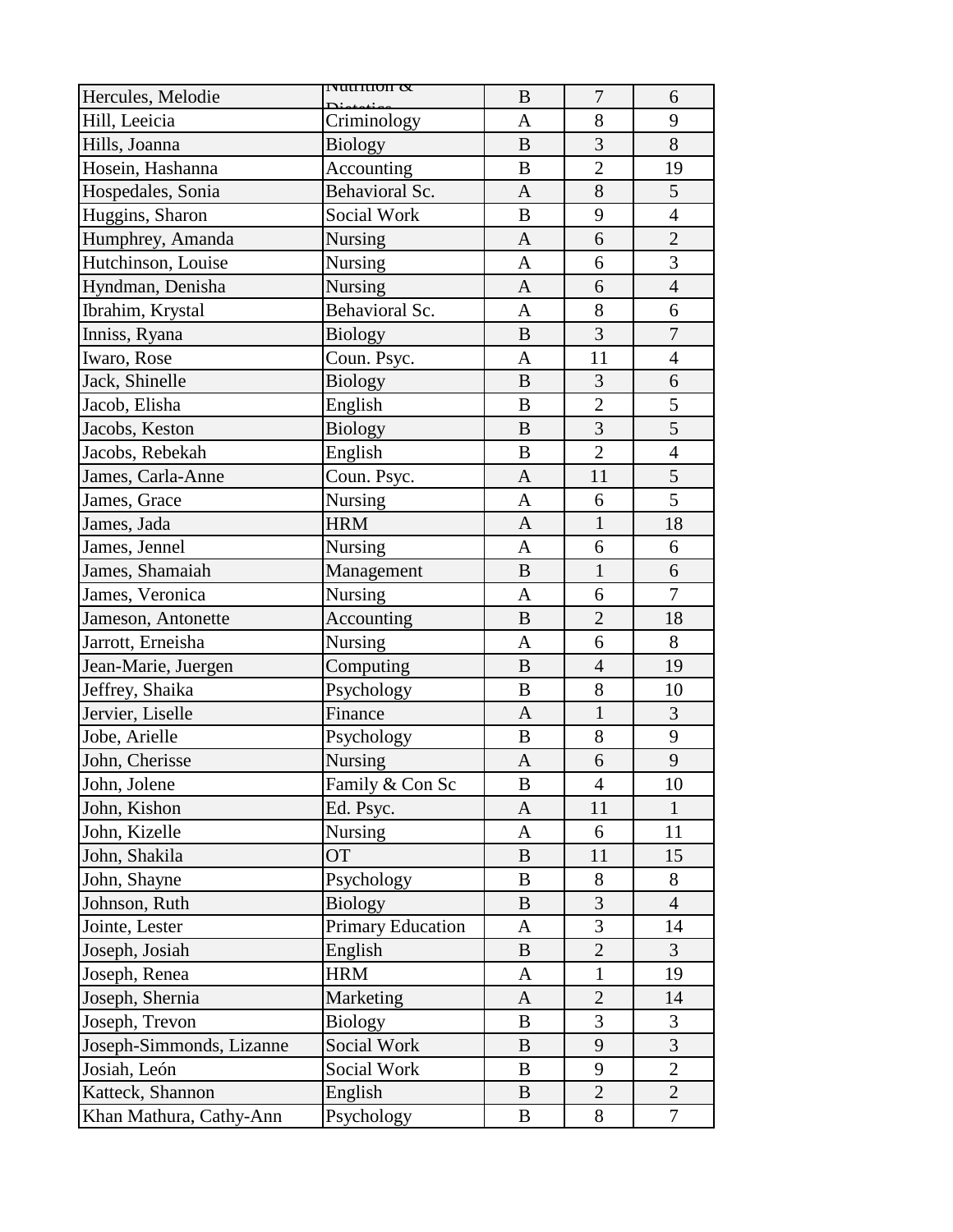| Khan, Husnaa              | <b>Nursing</b>        | $\mathbf{A}$   | 6              | 12             |
|---------------------------|-----------------------|----------------|----------------|----------------|
| King, Adieola             | Management            | B              | $\mathbf{1}$   | 5              |
| King, Jeanelle            | Finance               | $\mathbf{A}$   | $\mathbf{1}$   | $\overline{4}$ |
| King, Kemsha              | Graduate Diploma      | $\bf{B}$       | 11             | 9              |
| Knights, Imani            | Psychology            | $\bf{B}$       | 8              | 6              |
| Knowles, Rhonique         | Music                 | $\mathbf{A}$   | $\overline{3}$ | 8              |
| La Borde-Edwards, Kishona | <b>Nursing</b>        | $\mathbf{A}$   | 6              | 13             |
| La Rode, Tamika           | Nursing               | $\mathbf{A}$   | 6              | 14             |
| Lalla, Arielle            | Management            | B              | $\mathbf{1}$   | $\overline{4}$ |
| Laltoo, Aliyyah           |                       | B              | $\tau$         | 5              |
| Lambert, Britney          | <b>Biology</b>        | $\bf{B}$       | $\overline{3}$ | $\overline{2}$ |
| Latchman, Jaylana         | Nursing               | $\mathbf{A}$   | 6              | 15             |
| Lavia, Lawanda            | Social Work           | $\bf{B}$       | 9              | $\mathbf{1}$   |
| Lawrence, Shanelle        | <b>Nursing</b>        | $\mathbf{A}$   | 6              | 16             |
| Legendre, Leandra         | Nursing<br>Truttuon & | $\mathbf{A}$   | 6              | 17             |
| Leslie, Rhezadia          |                       | $\bf{B}$       | $\overline{7}$ | $\overline{4}$ |
| Levine, Daynelle          | <b>HRM</b>            | $\mathbf{A}$   | $\mathbf{1}$   | 20             |
| Lewis, Dominique          | Social Work           | $\mathbf{A}$   | 10             | $\mathbf{1}$   |
| Lewis, Marie              | Behavioral Sc.        | $\mathbf{A}$   | 8              | $\overline{7}$ |
| Lewis, Shekinah           | <b>Biology</b>        | B              | 3              | $\mathbf{1}$   |
| Lewis, Shenaqua           | <b>Social Studies</b> | $\mathbf{A}$   | $\overline{3}$ | 18             |
| Lewis, Zeneika            | Psychology            | B              | 8              | 5              |
| Lezama, Christine         | <b>Nursing</b>        | $\mathbf{A}$   | 6              | 18             |
| Licorish, Shenelle        | <b>Nursing</b>        | $\mathbf{A}$   | 6              | 19             |
| Lowe, Shauna              | <b>HRM</b>            | $\bf{B}$       | $\mathbf{1}$   | 20             |
| Malchan, Tricia           | Social Work           | A              | 10             | $\overline{2}$ |
| Manswell, Kimberly        | Nursing               | $\mathbf{A}$   | 6              | 20             |
| Marajh, Pramatee          | Coun. Psyc.           | $\mathbf{A}$   | 11             | 6              |
| Marcano, Dondre           | <b>Nursing</b>        | $\bf{B}$       | 6              | 20             |
| Mark, Anthonya            | Psychology            | $\overline{B}$ | 8              | $\overline{2}$ |
| Marquis, Keish            | Accounting            | B              | $\overline{2}$ | 17             |
| Marryshow, Jasmine        | <b>Nursing</b>        | B              | 6              | 19             |
| Martin, Chaya             | Nursing               | B              | 6              | 18             |
| Martinez, Zaria           | Management            | B              | $\mathbf{1}$   | 3              |
| Mar-Yeun, Selina          | <b>Nursing</b>        | B              | 6              | 17             |
| Mason, Idalar             | <b>Nursing</b>        | B              | 6              | 16             |
| Mata-Celestine, Erica     | <b>Nursing</b>        | B              | 6              | 15             |
| Matmungal, Nicholavna     | <b>Nursing</b>        | B              | 6              | 14             |
| Mc Caskie, Candace        | <b>HRM</b>            | B              | $\mathbf{1}$   | 19             |
| Mc Ewen, Patricia         | <b>Nursing</b>        | B              | 6              | 13             |
| Mc Kain-Murray, Josanne   | Psychology            | B              | 8              | $\overline{4}$ |
| Mc Neil-Greene, Nneka     | <b>Biology</b>        | A              | $\overline{4}$ | $\mathbf{1}$   |
| Mc Phie, Shenise          | <b>Nursing</b>        | B              | 6              | 12             |
| McIntyre, Randall         | Accounting            | B              | $\overline{2}$ | 16             |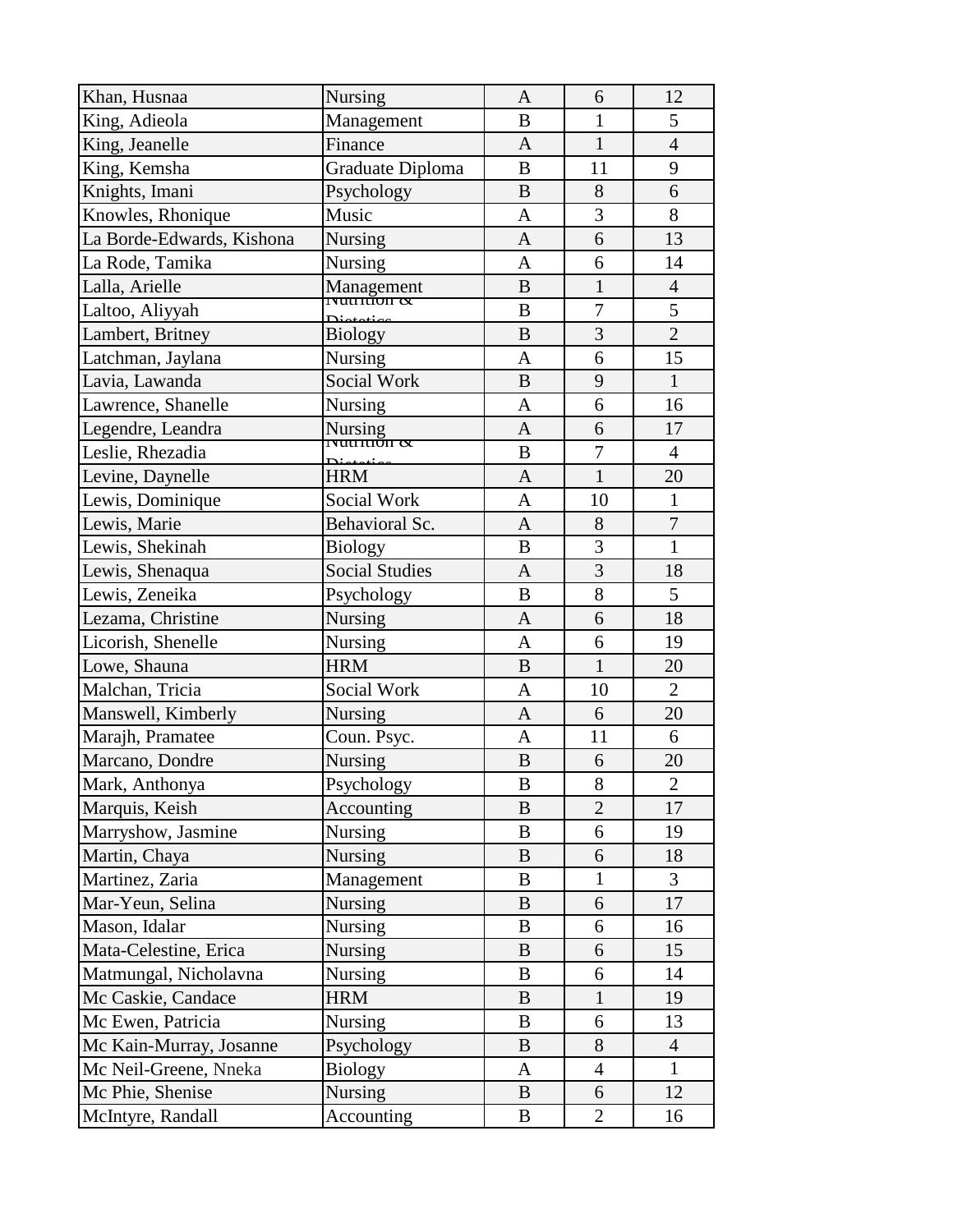| McLeod, Sunita         | Social Work              | $\mathbf{A}$ | 10             | 3              |
|------------------------|--------------------------|--------------|----------------|----------------|
| McPherson, Terneisha   | Nursing                  | $\bf{B}$     | 6              | 11             |
| McPhie, Jason          | Psychology               | $\bf{B}$     | 8              | 3              |
| Melville, Tigana       | Psychology               | B            | 8              | $\mathbf{1}$   |
| Mendoza, Michelle      | Social Work              | $\mathbf{A}$ | 10             | $\overline{4}$ |
| Micoo, Kelly           | <b>Biology</b>           | A            | $\overline{4}$ | $\overline{2}$ |
| Mills, Arliana         | Management               | $\bf{B}$     | $\overline{1}$ | $\overline{2}$ |
| Minguell, Sigrid       | <b>OT</b>                | B            | 11             | 14             |
| Mitchell, Nikkiesha    | Nursing                  | $\bf{B}$     | 6              | 10             |
| Mitchell, Tishanna     | Coun. Psyc.              | A            | 11             | $\tau$         |
| Mohammed, Kesha        | <b>OT</b>                | B            | 11             | 13             |
| Mohammed, Nathalyah    | Psychology               | $\mathbf{A}$ | 9              | $\mathbf{1}$   |
| Mohammed, Nekeisha     | <b>Nursing</b>           | $\bf{B}$     | 6              | 9              |
| Monrose, Barbara       | Social Work              | $\mathbf{A}$ | 10             | 5              |
| Montano, Ceila         | Psychology               | B            | 10             | 9              |
| Moore, Akeme           | Computing                | $\bf{B}$     | $\overline{4}$ | 18             |
| Moore, Lyndon          | Management               | B            | $\mathbf{1}$   | $\mathbf{1}$   |
| Murray, Kadisha        | <b>Social Studies</b>    | $\mathbf{A}$ | 3              | 19             |
| Murray, Leah           | <b>Biology</b>           | $\mathbf{A}$ | $\overline{4}$ | 3              |
| Nandlal, Gaytri        | English                  | $\bf{B}$     | $\overline{2}$ | $\mathbf{1}$   |
| Napier, Daniella       | Biology<br>Trospitanty & | A            | $\overline{4}$ | $\overline{4}$ |
| Narinesingh, Anastacia |                          | A            | $\mathbf{1}$   | 8              |
| Nash, Le'Andre         | Computing                | $\bf{B}$     | $\overline{4}$ | 17             |
| Neptune, Tishelle      | Psychology               | A            | 9              | $\overline{2}$ |
| Nicome, Shekinah       | Psychology               | $\mathbf{A}$ | 9              | 3              |
| Noel, Nyron            | Accounting               | $\bf{B}$     | $\overline{2}$ | 15             |
| Noriega, Cebella       | <b>Nursing</b>           | $\mathbf{B}$ | 6              | 8              |
| Noriega, Celine        | English                  | $\mathbf{A}$ | 3              | $\mathbf{1}$   |
| Olive, Chermona        | Nursing                  | $\bf{B}$     | 6              | $\overline{7}$ |
| Oliver, Naomi          | Biology                  | A            | $\overline{4}$ | 5              |
| Ollivierre, Dillon     | English                  | A            | 3              | $\overline{2}$ |
| Orr-Phillip, Hadassa   | Marketing                | A            | $\overline{2}$ | 15             |
| Ottley, Daneille       | <b>Primary Education</b> | A            | 3              | 15             |
| Palmer, Ka-Che         | <b>Nursing</b>           | B            | 6              | 6              |
| Pasqual, Shelly-Ann    | <b>Nursing</b>           | B            | 6              | 5              |
| Patoir, Raisa          | Social Work              | A            | 10             | 6              |
| Paul, Simone           | English                  | A            | 3              | $\overline{3}$ |
| Payne, Judy            | $\frac{200}{1800}$       | B            | $\overline{7}$ | 3              |
| Pelle, Richie          | Theology                 | B            | 10             | 8              |
| Pemberton, Shaianne    | <b>OT</b>                | B            | 11             | 12             |
| Penny, Chenille        | Finance                  | A            | $\mathbf{1}$   | 5              |
| Perkins, Aaliyah       | <b>Nursing</b>           | B            | 6              | $\overline{4}$ |
| Perry, Martiz          | Mangement                | A            | $\overline{2}$ | $\mathbf{1}$   |
| Persad, Sydney         | History                  | A            | 3              | 6              |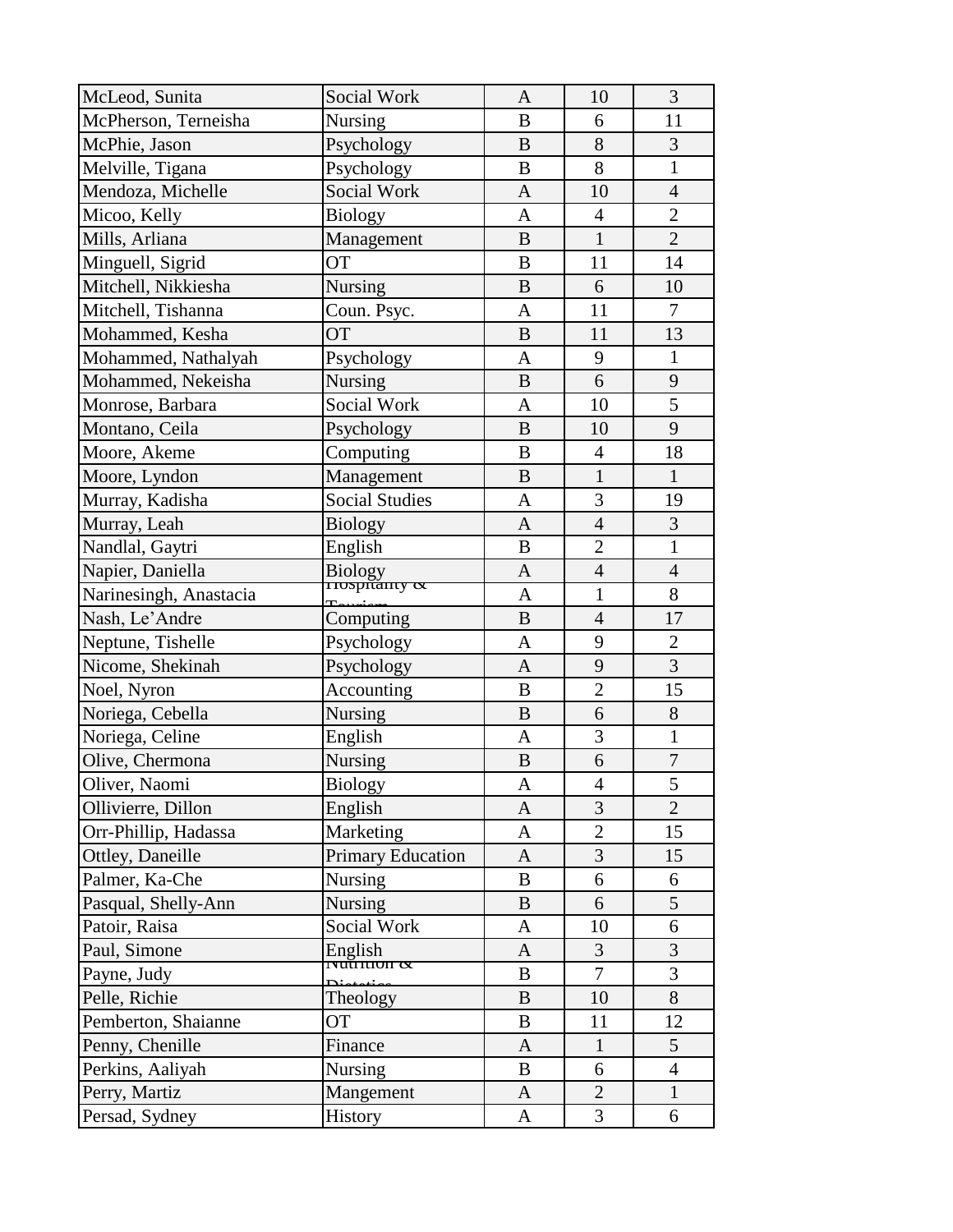| Peters, Andrea          | Mangement                  | $\mathbf{A}$ | $\overline{2}$ | $\overline{2}$ |
|-------------------------|----------------------------|--------------|----------------|----------------|
| Peters, Janelle         | <b>HRM</b>                 | $\bf{B}$     | $\mathbf{1}$   | 18             |
| Peters, Jeanere         | <b>Social Work</b>         | $\mathbf{A}$ | 10             | 8              |
| Peterson, Aleta         | Coun. Psyc.                | $\mathbf{A}$ | 11             | 8              |
| Phillip, Racquel        | Nursing                    | $\mathbf{B}$ | 6              | $\overline{3}$ |
| Phillips, Kaela         | Mangement                  | $\mathbf{A}$ | $\overline{2}$ | $\overline{3}$ |
| Phillip-Wright, Marsha  | Social Work                | $\mathbf{A}$ | 10             | 9              |
| Pierre, Jael            | Family & Con Sc            | B            | $\overline{4}$ | 9              |
| Pierre, Jean-Rylle      | Marketing                  | A            | $\overline{2}$ | 16             |
| Pierre-Alexander, Nasia | Psychology                 | A            | 9              | $\overline{4}$ |
| Pompey, Nigeleen        | <b>Biology</b>             | $\mathbf{A}$ | $\overline{4}$ | 6              |
| Potts, Lawrencia        | Mangement                  | $\mathbf{A}$ | $\overline{2}$ | $\overline{4}$ |
| Potts, Sudi             | ιναιτίποπ α                | $\mathbf{B}$ | $\overline{7}$ | $\overline{2}$ |
| Prescod, Tyshanna       | <b>Biology</b>             | $\mathbf{A}$ | $\overline{4}$ | $\overline{7}$ |
| Priam, Morisia          | <b>HRM</b>                 | $\mathbf{B}$ | $\mathbf{1}$   | 17             |
| Price, Judell           | Psychology                 | $\mathbf{A}$ | 9              | 5              |
| Prime, Kirturah         | Family & Con Sc            | $\mathbf{B}$ | $\overline{4}$ | 8              |
| Primus, Makaeda         | <b>Nursing</b>             | $\bf{B}$     | 6              | $\overline{2}$ |
| Quamie, Jamilah         | <b>Biology</b>             | $\mathbf{A}$ | $\overline{4}$ | $\overline{8}$ |
| Quammie, Akinola        | Nursing                    | $\bf{B}$     | 6              | $\mathbf{1}$   |
| Quintero, Danielle      | <b>Nursing</b>             | A            | $\overline{7}$ | $\mathbf{1}$   |
| Ragbir, Kezia           | Psychology                 | A            | 9              | 6              |
| Ragoo, Tishana          | Nursing                    | $\mathbf{A}$ | $\overline{7}$ | $\overline{2}$ |
| Ragoonanan, Risha       | Nursing                    | $\mathbf{A}$ | $\overline{7}$ | 3              |
| Ramnarine, Kelly        | <b>Natational Security</b> | $\mathbf{A}$ | 11             | 14             |
| Ramnath, Isaiah         | Computing                  | B            | $\overline{4}$ | 16             |
| Rampaul, Rishi          | <b>CIS</b>                 | $\mathbf{B}$ | $\overline{7}$ | $\mathbf{1}$   |
| Ramsawak, Shania        | Biology<br>Trospitanty &   | A            | $\overline{4}$ | 9              |
| Ramsey, Nethaneel       |                            | $\mathbf{A}$ | $\mathbf{1}$   | 9              |
| Ravello, Jennifer       | Termien                    | A            | 10             | 10             |
| Reece, Serel            | <b>Biology</b>             | $\mathbf{A}$ | $\overline{4}$ | 10             |
| Reis, Anthony           | Computing                  | B            | 4              | 15             |
| Rennie, Melisha         | <b>Biology</b>             | $\mathbf{A}$ | $\overline{4}$ | 11             |
| Roberts, Geneva         | <b>Nursing</b>             | A            | $\overline{7}$ | $\overline{4}$ |
| Roberts, Joel           | <b>Natational Security</b> | A            | 11             | 15             |
| Roberts, Samantha       | OT                         | B            | 11             | 11             |
| Rocky, Seannel          | Psychology                 | A            | 9              | 7              |
| Rogers, Brittany        | Psychology                 | A            | 9              | 8              |
| Rogers, Nadia           | Mangement                  | $\mathbf{A}$ | $\overline{2}$ | 5              |
| Rollocks, Shaneese      | <b>Nursing</b>             | A            | $\overline{7}$ | 5              |
| Rose, Crista            | <b>Nursing</b>             | A            | $\tau$         | 6              |
| Rostant, Hidi           | <b>Nursing</b>             | $\mathbf{A}$ | $\overline{7}$ | $\overline{7}$ |
| Salandy, Sade           | <b>Nursing</b>             | A            | $\overline{7}$ | $8\,$          |
| Salvary, Keron          | Mangement                  | A            | $\overline{2}$ | 6              |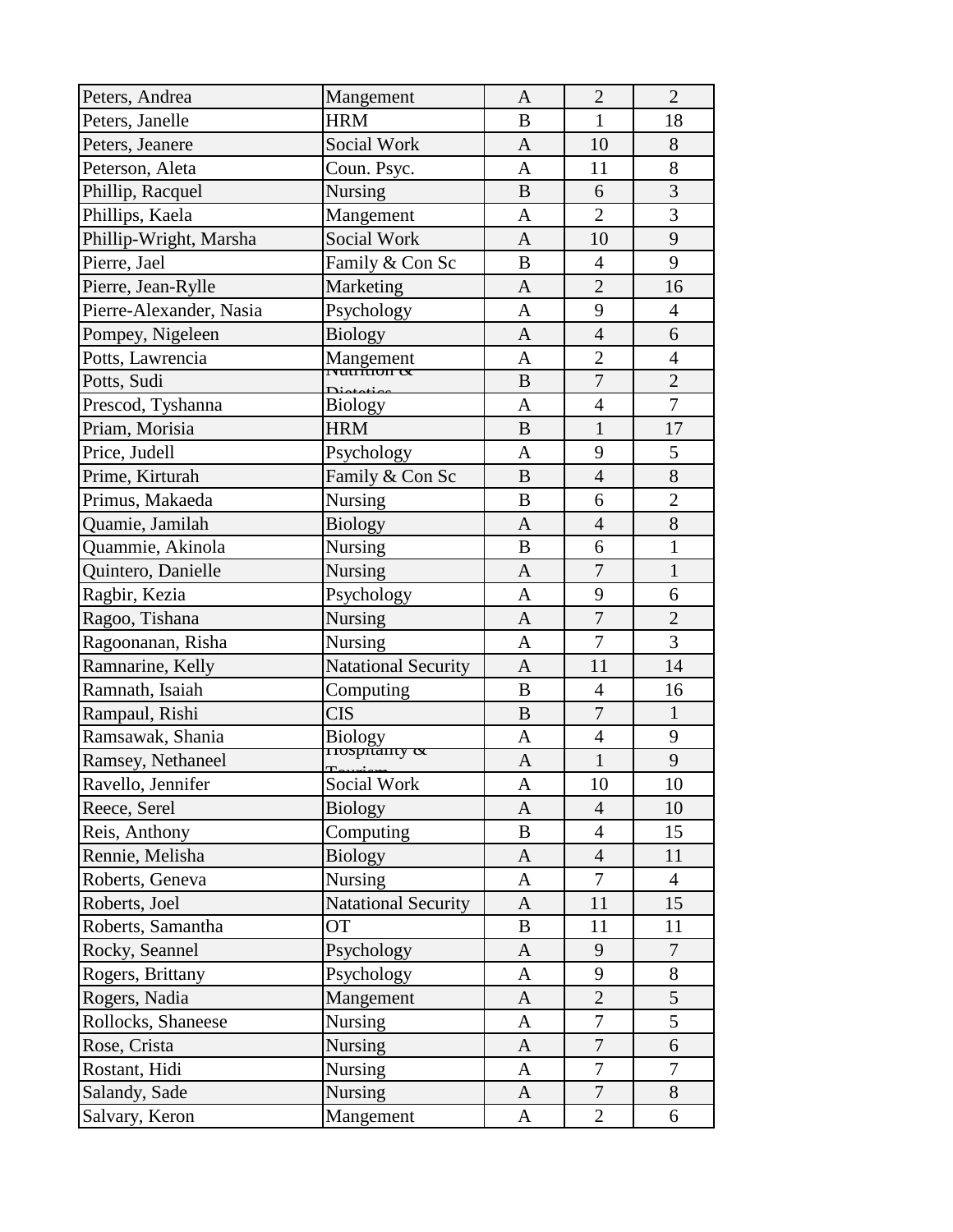| Samuel, Chyienne         | <b>Biology</b>             | $\mathbf{A}$ | $\overline{4}$   | 12             |
|--------------------------|----------------------------|--------------|------------------|----------------|
| Sankar, Cameron          | Nursing                    | A            | $\tau$           | 9              |
| Sarran, Sasha            | Social Work                | $\mathbf{A}$ | 10               | 11             |
| Saunders, Tamara         | Nursing                    | $\mathbf{A}$ | $\boldsymbol{7}$ | 10             |
| Scotland, Aldean         | Marketing                  | $\mathbf{A}$ | $\overline{2}$   | 17             |
| Scott, Tishanna          | <b>Biology</b>             | $\mathbf{A}$ | $\overline{4}$   | 13             |
| Sealey, Brienne          | Accounting                 | $\bf{B}$     | $\overline{2}$   | 14             |
| Sedeno, Solana           | <b>Nursing</b>             | $\mathbf{A}$ | $\overline{7}$   | 11             |
| Seemungal, Kristel       | <b>OT</b>                  | $\bf{B}$     | 11               | 10             |
| Seetahal, Nigel          | <b>Natational Security</b> | A            | 11               | 16             |
| Simmons, Junior          | Marketing                  | $\mathbf{A}$ | $\overline{2}$   | 18             |
| Simmons, Whitney         | Nursing                    | A            | $\overline{7}$   | 12             |
| Simon, Christel          | Computing                  | $\bf{B}$     | $\overline{4}$   | 14             |
| Simon, Shaniah           | Nursing                    | $\mathbf{A}$ | $\overline{7}$   | 13             |
| Sinanan, Shelly          | Mangement                  | $\mathbf{A}$ | $\overline{2}$   | $\tau$         |
| Soleyn, Shanice          | Nursing                    | $\mathbf{A}$ | $\overline{7}$   | 14             |
| Solomon, Alesha          | Psychology                 | $\mathbf{A}$ | 9                | 9              |
| Sookdeo, Kristal         | Psychology                 | $\mathbf{A}$ | 9                | 10             |
| Soondar, Sabrina         | English                    | $\mathbf{A}$ | $\overline{3}$   | $\overline{4}$ |
| St Prix, Zaana           | Accounting                 | $\bf{B}$     | $\overline{2}$   | 13             |
| St. Juste, Shalyk        | Biology                    | A            | $\overline{4}$   | 14             |
| Stanford, Sarah          | <b>HRM</b>                 | $\bf{B}$     | $\mathbf{1}$     | 16             |
| Stanley, Jerusha         | Coun. Psyc.                | $\mathbf{A}$ | 11               | 9              |
| Stanley, Victoria        | <b>Biology</b>             | A            | $\overline{4}$   | 15             |
| Sterling, Kayla          | Accounting                 | B            | $\overline{2}$   | 12             |
| Stewart, Annaliah        | Psychology                 | A            | 9                | 11             |
| Strachan-John, Keiann    | Coun. Psyc.                | $\mathbf{A}$ | 11               | 10             |
| Superville, Tiffany      | Social Work                | A            | 10               | 12             |
| Sylvester, Kiah          | Psychology                 | A            | 9                | 12             |
| Sylvester, McKinney      | <b>Nursing</b>             | A            | $\overline{7}$   | 15             |
| Tai Kong, Caitlin        | <b>HRM</b>                 | B            | $\mathbf{1}$     | 15             |
| Taylor, Kwason           | Mangement                  | A            | $\overline{2}$   | 8              |
| Telesford, Waynette      | Nursing                    | A            | $\tau$           | 16             |
| Thomas, Carolyn          | <b>Primary Education</b>   | A            | 3                | 16             |
| Thomas, Gabriella        | Psychology                 | A            | $\mathbf{9}$     | 13             |
| Thomas, Kadija           | Nursing                    | A            | 7                | 17             |
| Thomas, Onishea          | Computing                  | B            | $\overline{4}$   | 13             |
| Thomas-Edwards, Corrisha | Social Work                | A            | 10               | 13             |
| Toby, Chelsea            | <b>Biology</b>             | A            | $\overline{4}$   | 16             |
| Toney, Jaraine           | <b>Nursing</b>             | A            | $\tau$           | 18             |
| Valmond, Reynold         | Theology                   | B            | 10               | 13             |
| Vasquez, Nickie          | Social Work                | A            | 10               | 15             |
| Veris, Shania            | <b>Nursing</b>             | A            | $\overline{7}$   | 19             |
| Vesprey, Nathalie        | Psychology                 | A            | 9                | 14             |